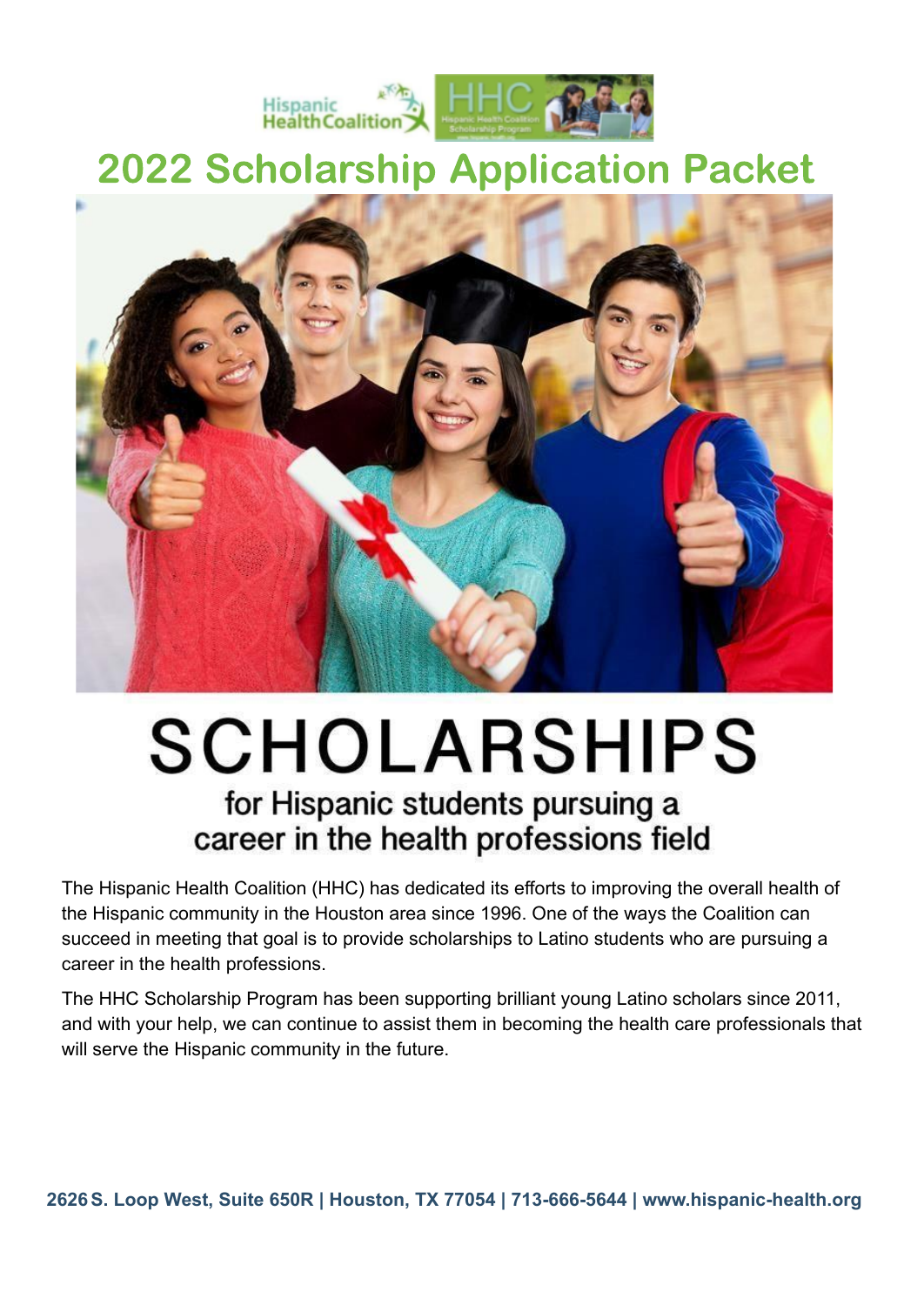#### **1. Scholarship Program Description:**

- Three scholarships in the amount of \$2,000 each will be awarded to assist students of Hispanic/Latino heritage to obtain a degree in the health professions field;
- Scholarships are available on a competitive basis to:
	- ☞ High School Seniors (1 scholarship of \$2,000);
	- ☞ College Undergraduates (1 scholarship of \$2,000);
	- ☞ Graduate Students (1 scholarship of \$2,000);
- •

#### **2. Scholarship Eligibility Requirements:**

- Be of Hispanic/Latino heritage**;**
- Be a US citizen, permanent resident, DACA, eligible non-citizen as defined by FAFSA;
- Pursuing in the health professions field;
- Currently, reside or have a permanent address in the Greater Houston/Galveston area;
- Have a minimum cumulative grade point average (GPA) of 3.0 on a 4.0 scale;
- Have plans to enroll full-time at a two- or four-year U.S. accredited institution in the U.S., Puerto Rico, U.S. Virgin Islands, as demonstrated by acceptance letters from institutions of higher learning;
- If already pursuing college or graduate studies, a student must demonstrate continuous enrollment for the 2022 calendar year. Must indicate graduation date.

#### 3. **Scholarship Application:**

- □ Please complete the online application: **<https://hispanic-health.org/scholarship-application-form/>**
- □ Include an essay (not to exceed 300 words) explaining your academic and career goals that qualify you for this scholarship;

#### **Upload:**

- Copy of college acceptance letter or proof of enrollment for the 2022-23 calendar year, graduation date.
- Financial information FAFSA report or income tax report.
- Transcript Official transcript will be required if selected.

#### **4. Letters of Recommendation:**

- □ Request two letters of recommendation (see the recommendation form below) to be completed by:
	- Academic official: i.e., administrator, counselor/advisor, teacher, or professor;
	- **Personal acquaintance:** i.e., employer, community leader, church representative, or volunteer organization.
- □ **Please have letters of recommendation sent to: [hhcscholarship@gmail.com.](http://hhcscholarship@gmail.com.)**

#### **5. Application Deadline and Notification:**

Completed applications must be submitted no later than July 15, 2022. Incomplete applications cannot be considered. Scholarship winners will be notified on August 15, 2022.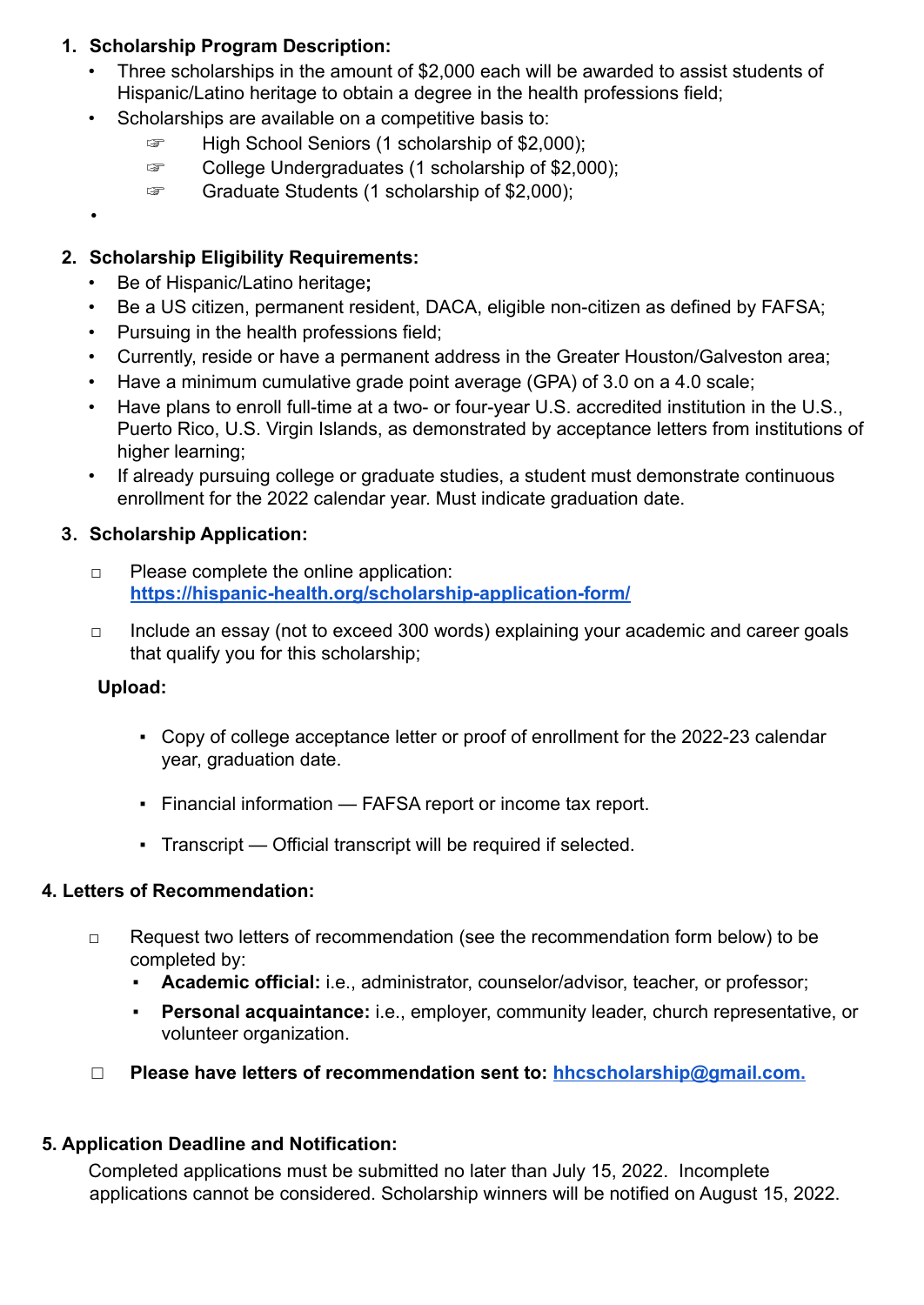

#### **HISPANIC HEALTH COALITION SCHOLARSHIP RECOMMENDATION FORM**

| This form must be filled by an academic official (counselor, advisor, teacher, or professor) or a personal acquaintance<br>(community leader, church representative, employer, or volunteer organization representative). |                                           |  |                         |              |                          |  |
|---------------------------------------------------------------------------------------------------------------------------------------------------------------------------------------------------------------------------|-------------------------------------------|--|-------------------------|--------------|--------------------------|--|
| <b>STUDENT INFORMATION:</b>                                                                                                                                                                                               |                                           |  |                         |              |                          |  |
|                                                                                                                                                                                                                           | <b>Last Name</b>                          |  | <b>First Name</b>       |              | <b>Middle Initial</b>    |  |
| $\boldsymbol{\Theta}$<br>Date mm/dd/yy                                                                                                                                                                                    | High School                               |  | College (Undergraduate) |              | University (Graduate)    |  |
| <b>Year of Completion</b>                                                                                                                                                                                                 | Field of Study (Graduate / Undergraduate) |  |                         |              |                          |  |
| <b>YOUR INFORMATION:</b>                                                                                                                                                                                                  |                                           |  |                         |              |                          |  |
|                                                                                                                                                                                                                           | <b>Last Name</b>                          |  | <b>First Name</b>       |              | <b>Middle Initial</b>    |  |
|                                                                                                                                                                                                                           |                                           |  |                         |              |                          |  |
| <b>Title</b>                                                                                                                                                                                                              |                                           |  | <b>Institution</b>      |              |                          |  |
|                                                                                                                                                                                                                           |                                           |  |                         |              |                          |  |
| <b>Street Address (including Apt. No.)</b>                                                                                                                                                                                |                                           |  | City                    | <b>State</b> | <b>ZIP Code</b>          |  |
|                                                                                                                                                                                                                           | e-mail address                            |  |                         |              | <b>Work Phone Number</b> |  |

How long have you known the applicant, and in what capacity?

Please complete the following chart, rating the student from 0-10 on each of the categories. Please use the following scale as a guideline, selecting the most appropriate number to indicate the student's qualifications:

| 0-3 Unsatisfactory                                                   | 4-5 Below Average          | 6-7 Average |         | 8-9 Very Good |         | 10: Outstanding |    |  |
|----------------------------------------------------------------------|----------------------------|-------------|---------|---------------|---------|-----------------|----|--|
|                                                                      | <b>Areas of Evaluation</b> |             | $1 - 3$ | $4 - 5$       | $6 - 7$ | $8-9$           | 10 |  |
| Leadership<br>1.                                                     |                            |             |         |               |         |                 |    |  |
| 2. Academic potential                                                |                            |             |         |               |         |                 |    |  |
| Academic achievement<br>3.                                           |                            |             |         |               |         |                 |    |  |
| 4. Extracurricular activities:                                       |                            |             |         |               |         |                 |    |  |
| $\Box$ Arts $\Box$ Band $\Box$ Clubs $\Box$ Sports $\Box$ Other      |                            |             |         |               |         |                 |    |  |
| Volunteer activities (church, community, school organizations)<br>5. |                            |             |         |               |         |                 |    |  |
| Work ethic<br>6.                                                     |                            |             |         |               |         |                 |    |  |
| Discipline and responsibility<br>7.                                  |                            |             |         |               |         |                 |    |  |
| Demonstrated commitment to healthcare career<br>8.                   |                            |             |         |               |         |                 |    |  |
| 9.<br>Internships / Shadowing / Research                             |                            |             |         |               |         |                 |    |  |
| 10. Financial need                                                   |                            |             |         |               |         |                 |    |  |
| <b>Total</b>                                                         |                            |             |         |               |         |                 |    |  |